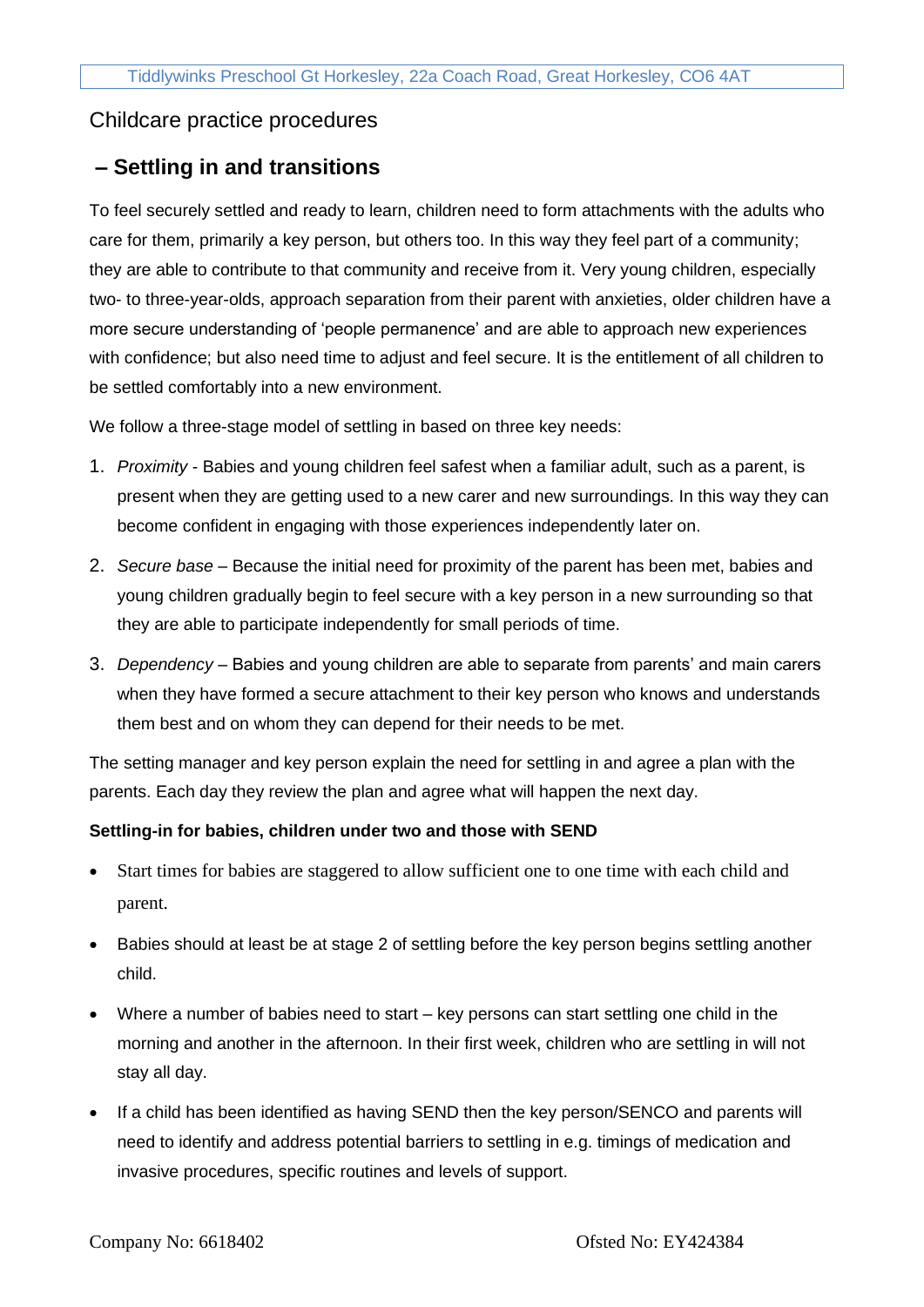### **Promoting proximity**

- For the first few times, the parent attends with the baby and does not leave for any time.
- One to two hours is sufficient for a baby and parent to attend on any one day initially.
- On the first day, the key person shows the parent around, introduces members of staff, and explains how the day is organised, making the parent and child feel welcome and comfortable.
- The key person always greets the parent and child. (Shift patterns may need to be adjusted when settling in.)
- The parent is invited to play with their child and the key person spends time with them. As much time as possible is allowed for the key person to do this.
- Over subsequent days, depending how the child is responding, the parent is invited to attend other times.
- The key person will engage the baby in eye contact but not rush to handle or hold the baby if this causes them distress.
- The key person observes to see if the baby is recognising them, beginning to explore the environment (if able), noting what they seem to like and making sure it is available the next day.

## **Promoting secure base**

- If the baby is responding to the situation with smiles and eagerness to be held, then the baby is ready for the parent to spend short periods of time away in another part of the building. If signs of distress are still apparent then the separation will be approached more slowly, starting with the parent staying in the room, but taking a 'back seat', while the key person spends time with the baby.
- When the parent leaves, they always say goodbye and say they are coming back. Parents should never slip away without the baby noticing; this leads to greater distress.
- Gradually, time out of the room is extended from 10 to 20 minutes, and then 30 minutes.
- When baby can comfortably cope with 30 minutes, the key person and parent plan the next stage.
- Parents can be asked to bring in a recently worn tee shirt or scarf that smells of them. Babies will often settle if they can smell the familiar smell of the parent. Some parents may agree to send in a recording of a song that they sing to get their baby to sleep, especially if it is in their home language.

#### **Promoting dependency**

Page **2** of **4**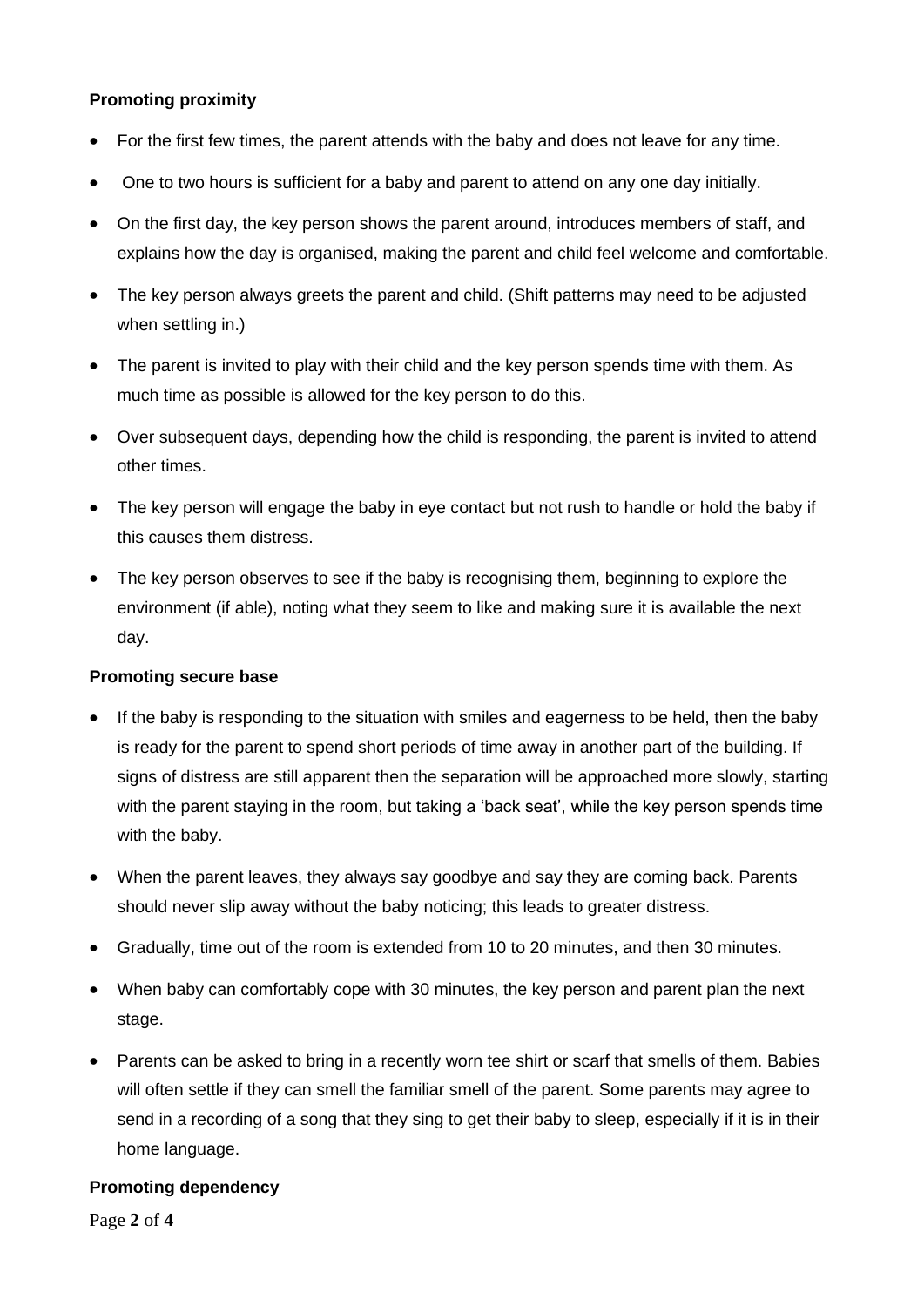- Attachment can be seen when the baby shows signs that they are happy to transfer their need to be dependent onto the key person. Key persons look for signs such as the baby being pleased to see them, looking for them when distressed, holding out their arms to be held, establishing eye contact, responding to play, feeding and taking comfort from the key person.
- Parents can now leave their baby for longer, until the baby can cope with a longer day.
- After 4-6 weeks, the key person reviews the settling in plan with the parent and discusses how well the child has settled. They discuss problems that may have arisen and plan how they will be overcome.

## • **Part-time babies and toddlers**

- Part-time babies have the same needs when settling in as full-time babies. However, part-time attendance means that there may be gaps between times the baby is in one week to the next.
- A settling in review takes place after 6 weeks for the key person and parent to discuss how well the baby has settled, formed an attachment and adapted to the setting. Any adverse changes of behaviour at home (or in the setting) are addressed as a sign of separation difficulty.

## **When babies do not seem to settle**

- It is not good for babies to be in a setting when they are acutely distressed and anxious. A baby who is not securely attached and settled is overwhelmed with fear. They are unable to participate in any activity and do not learn. It is not in their immediate or long-term interest to attempt to prolong what is an agonising experience for them.
- A highly distressed baby will need 1:1 attention consistently; their distress will upset other babies and put stress on staff. If this is the case, the key person discusses with the manager or deputy.
- Attempts are made to reduce anxiety and distress through a planned approach with the parent.
- The 3 stages of settling-in are reviewed and the plan is pitched back at the appropriate stage.
- Particular triggers of distress are discussed to see what can be done to alleviate it.
- If all attempts have been made and the baby or toddler still cannot cope without the parent, then the place is offered only with the parent attending. In some cases it may be appropriate to withdraw the place and help the parent consider alternatives. For a child 'in need' this may need to be discussed with the social care worker, where one is allocated to the child, health visitor or referring agency.

## **When a parent is unable or refuses to take part in settling in**

Page **3** of **4** • Information about the 'settling in' plan is given at the first visit and the reasons are explained.